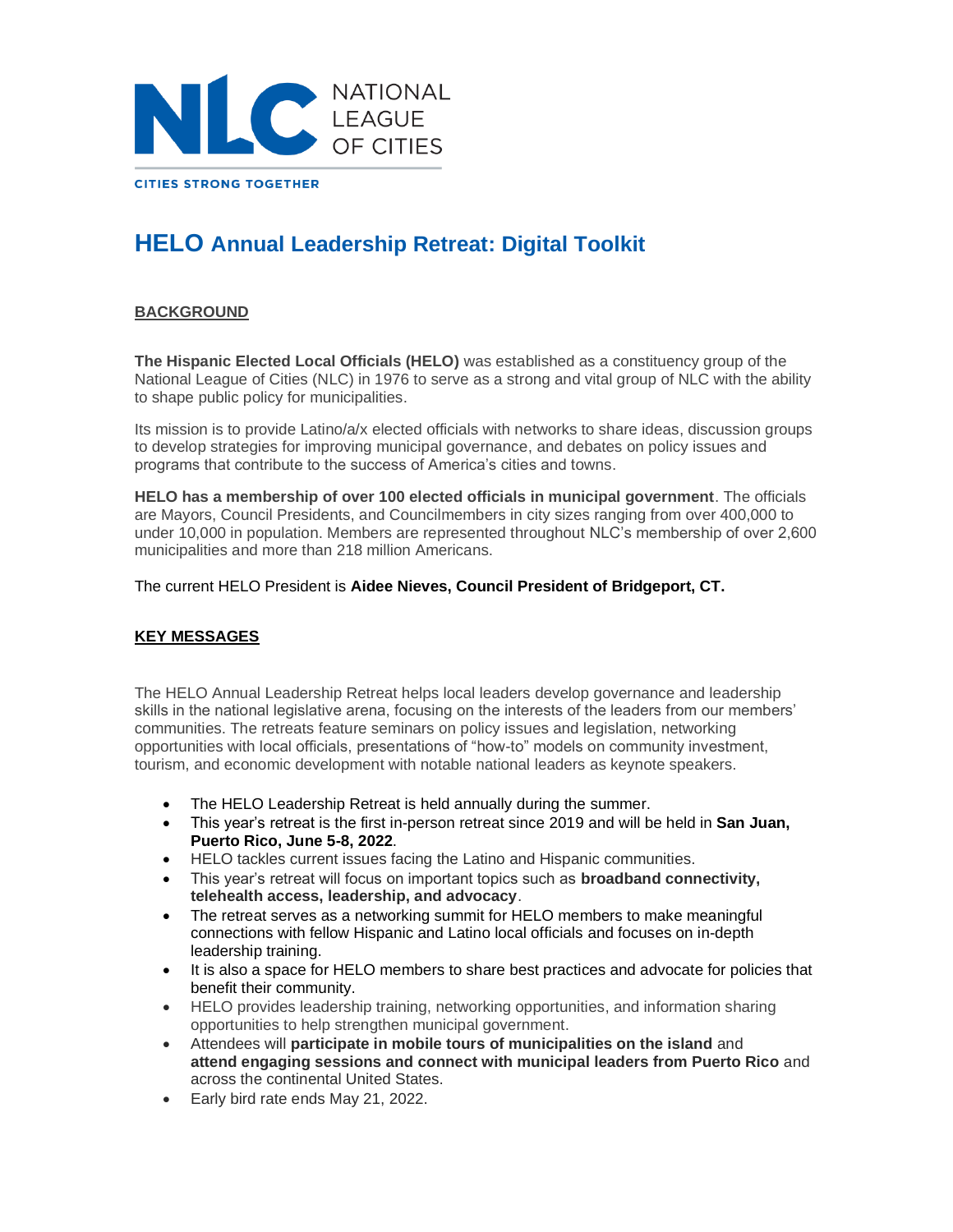#### **NEWSLETTER INCLUSION**

*Please feel free to edit the language below to fit your organization's voice and needs.*

#### *Suggested Post*

For the first time since 2019, [the National League of Cities Hispanic Elected Local Officials \(HELO\)](https://www.nlc.org/initiative/hispanic-elected-local-officials-helo/)  [constituency group](https://www.nlc.org/initiative/hispanic-elected-local-officials-helo/) will host their Annual Leadership Retreat in San Juan, Puerto Rico, from June 5-8, 2022. This event is the perfect space to connect with Latino elected officials and municipal staff, during four days of skill-building, networking, and discussion on priorities facing the Latino and Hispanic communities. Register today to reserve your seat at this impactful event. Early Bird Rate Ends May 21<sup>st</sup>. [https://www.nlc.org/events/hispanic-elected-local-officials-helo-leadership](https://www.nlc.org/events/hispanic-elected-local-officials-helo-leadership-retreat)[retreat](https://www.nlc.org/events/hispanic-elected-local-officials-helo-leadership-retreat)

#### **SOCIAL MEDIA**

#### *Suggested Posts*

#### **Twitter**

- [.@leagueofcities](https://twitter.com/leagueofcities/status/1511013503972352004) Hispanic Elected Local Officials Constituency Group is hosting its first inperson Leadership Retreat, since 2019, in San Juan, PR! Register now to join local leaders 6/5-6/8 to discuss key priorities facing Latino & Hispanic communities. <https://www.nlc.org/events/hispanic-elected-local-officials-helo-leadership-retreat/>
- Connect with local officials at the **@leagueofcities** Hispanic Elected Local Officials (HELO) Leadership Retreat in #PuertoRico, 6/5-6/8. Share best practices and advocate for policies that benefit Latino & Hispanic communities. Register now: <https://www.nlc.org/events/hispanic-elected-local-officials-helo-leadership-retreat/> #HELO22Retreat
- Connect with Latino elected officials and municipal staff at this year's [@leagueofcities](https://twitter.com/leagueofcities/status/1511013503972352004) Annual Hispanic Elected Local Officials (HELO) Leadership Retreat in vibrant San Juan, Puerto Rico, June 5-8, 2022. Register by 5/21 for the best rate: <https://www.nlc.org/events/hispanic-elected-local-officials-helo-leadership-retreat/> #HELO22Retreat

### **LinkedIn/Facebook**

- NLC's Hispanic Elected Local Officials (HELO) Consistency Group tackles current priorities and issues facing Latino and Hispanic communities. Join the [National League of Cities,](https://www.linkedin.com/company/national-league-of-cities) elected officials, and municipal staff at the HELO Annual Leadership Retreat in San Juan, Puerto Rico, June 5-8, 2022. Discuss key priorities, including broadband connectivity, telehealth access, leadership, and advocacy, and gain access to valuable tools and resources that benefit your communities. Register Today! <https://www.nlc.org/events/hispanic-elected-local-officials-helo-leadership-retreat/> #HELO22Retreat
- The **National League of Cities** Hispanic Elected Local Officials (HELO) Annual Leadership Retreat is a space for members to connect with fellow Hispanic and Latino local officials, share best practices, and advocate for policies that benefit their community. Register today